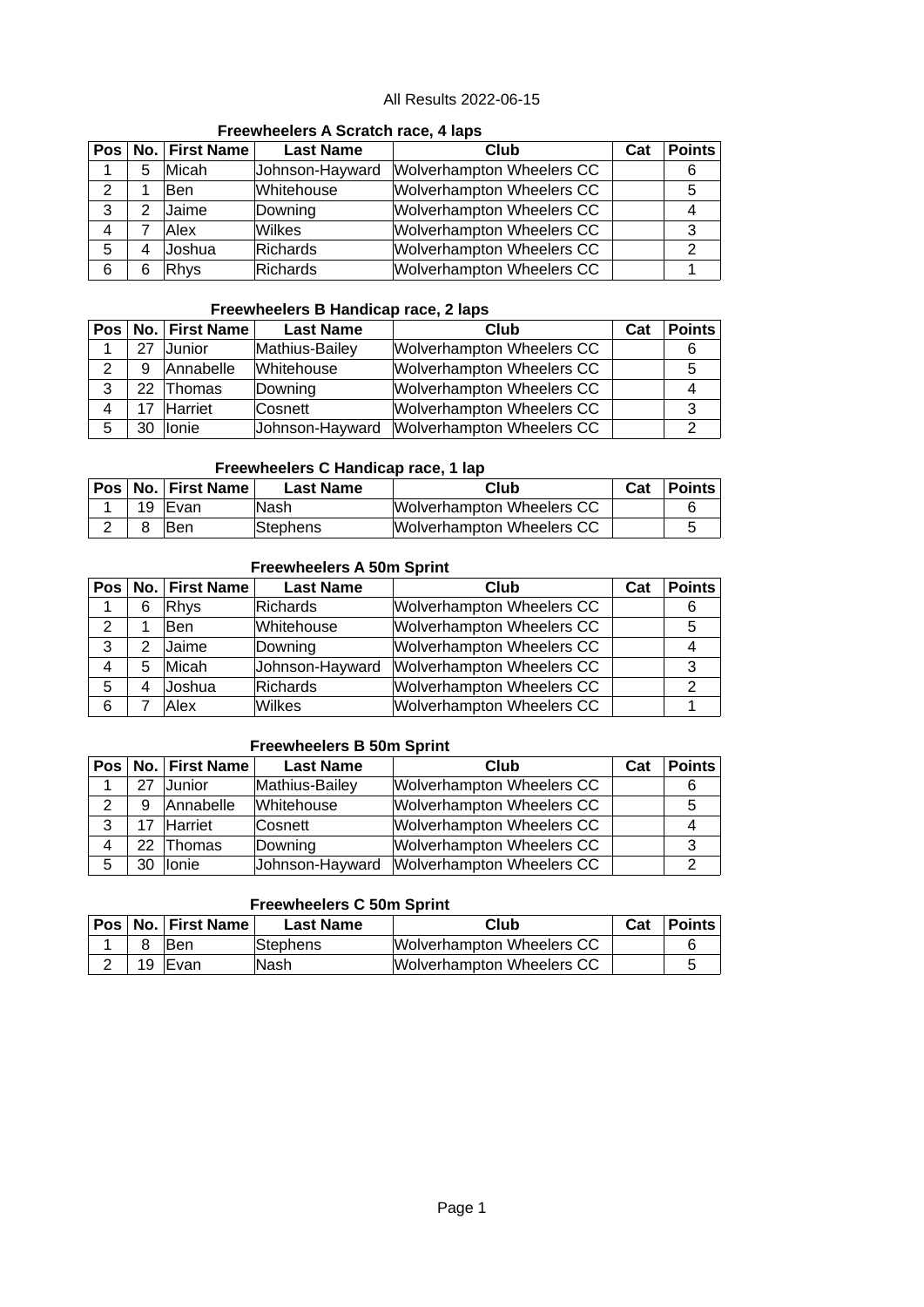#### **Freewheelers A Scratch race, Le Mans start, 3 laps**

|   |   | Pos   No.   First Name | <b>Last Name</b> | Club                             | Cat | <b>Points</b> |
|---|---|------------------------|------------------|----------------------------------|-----|---------------|
| 1 | 5 | Micah                  | Johnson-Hayward  | Wolverhampton Wheelers CC        |     |               |
| 2 |   | Ben                    | Whitehouse       | Wolverhampton Wheelers CC        |     |               |
| 3 | 2 | Jaime                  | Downing          | Wolverhampton Wheelers CC        |     |               |
| 4 |   | Alex                   | Wilkes           | Wolverhampton Wheelers CC        |     | 3             |
| 5 | 6 | Rhys                   | Richards         | <b>Wolverhampton Wheelers CC</b> |     |               |
| 6 | 4 | Joshua                 | Richards         | <b>Wolverhampton Wheelers CC</b> |     |               |

## **Freewheelers B Scratch race, Le Mans start, 2 laps**

|   |    | Pos   No.   First Name | <b>Last Name</b> | Club                             | Cat | <b>Points</b> |
|---|----|------------------------|------------------|----------------------------------|-----|---------------|
|   | 9  | Annabelle              | Whitehouse       | <b>Wolverhampton Wheelers CC</b> |     |               |
| ົ | 27 | Junior                 | Mathius-Bailey   | Wolverhampton Wheelers CC        |     |               |
| 3 |    | Harriet                | Cosnett          | Wolverhampton Wheelers CC        |     |               |
| 4 | 30 | llonie                 | Johnson-Hayward  | Wolverhampton Wheelers CC        |     |               |
| 5 | つつ | Thomas                 | Downing          | Wolverhampton Wheelers CC        |     |               |

# **Freewheelers C Scratch race, Le Mans start, 1 lap**

|          | <b>Pos No. First Name</b> | <b>Last Name</b> | Club                      | Cat | ∣Points I |
|----------|---------------------------|------------------|---------------------------|-----|-----------|
|          | ∣Ben                      | Stephens         | Wolverhampton Wheelers CC |     |           |
| <u>.</u> | 19 Evan                   | lNash            | Wolverhampton Wheelers CC |     |           |

#### **Freewheelers A Hot Dog Circuit, 5 laps**

|   |               | Pos   No.   First Name | <b>Last Name</b> | Club                             | Cat | <b>Points</b> |
|---|---------------|------------------------|------------------|----------------------------------|-----|---------------|
| 1 |               | Ben                    | Whitehouse       | <b>Wolverhampton Wheelers CC</b> |     |               |
| 2 | $\mathcal{P}$ | Jaime                  | Downing          | Wolverhampton Wheelers CC        |     | 5             |
| 3 |               | Alex                   | Wilkes           | <b>Wolverhampton Wheelers CC</b> |     |               |
| 4 | 6             | Rhys                   | Richards         | <b>Wolverhampton Wheelers CC</b> |     | 3             |
| 5 | 5             | Micah                  | Johnson-Hayward  | Wolverhampton Wheelers CC        |     |               |
| 6 | 4             | Joshua                 | Richards         | Wolverhampton Wheelers CC        |     |               |

#### **Freewheelers B Hot Dog Circuit, 3 laps**

|               |    | Pos   No.   First Name | <b>Last Name</b> | Club                      | Cat | <b>Points</b> |
|---------------|----|------------------------|------------------|---------------------------|-----|---------------|
|               | 27 | Junior                 | Mathius-Bailey   | Wolverhampton Wheelers CC |     |               |
| $\mathcal{P}$ | 9  | Annabelle              | Whitehouse       | Wolverhampton Wheelers CC |     |               |
| 3             |    | Harriet                | <b>Cosnett</b>   | Wolverhampton Wheelers CC |     |               |
| 4             | 30 | llonie                 | Johnson-Hayward  | Wolverhampton Wheelers CC |     |               |
| 5             | າາ | Thomas                 | Downing          | Wolverhampton Wheelers CC |     |               |

### **Freewheelers C Hot Dog Circuit, 2 laps**

|    | Pos   No.   First Name | <b>Last Name</b> | Club                      | Cat | Points |
|----|------------------------|------------------|---------------------------|-----|--------|
| 19 | <b>IEvan</b>           | lNash            | Wolverhampton Wheelers CC |     |        |
|    | Ben                    | <b>Stephens</b>  | Wolverhampton Wheelers CC |     |        |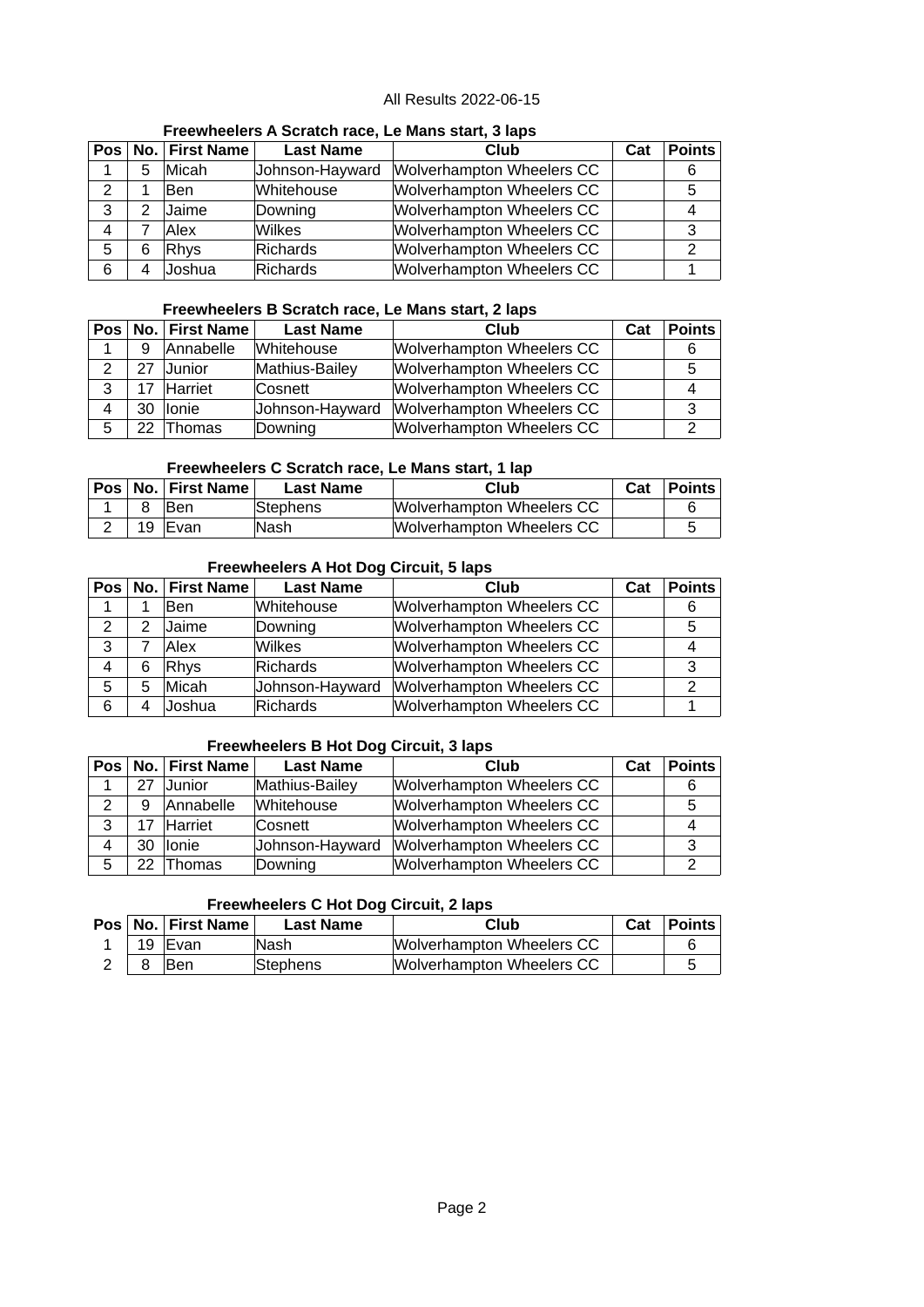| <b>OCHIOL &amp; TOUGH OCHUGH HUGGI 10 RDS</b> |    |                |                  |                                  |       |               |  |
|-----------------------------------------------|----|----------------|------------------|----------------------------------|-------|---------------|--|
| Pos                                           |    | No. First Name | <b>Last Name</b> | Club                             | Cat   | <b>Points</b> |  |
| 1                                             | 2  | Mark           | McCann           | 365 Shutt Velo                   | Vet   | 6             |  |
| 2                                             | 19 | Oliver         | Alldritt         | Wolverhampton Wheelers CC        |       | 5             |  |
| 3                                             | 3  | Craig          | Whittle          | 365 Shutt Velo                   | Vet   | 4             |  |
| 4                                             | 6  | Craig          | Guy              | Fred's                           |       | 3             |  |
| 5                                             | 1  | Michael        | Cosnett          | <b>Wolverhampton Wheelers CC</b> |       | $\mathcal{P}$ |  |
| 6                                             | 5  | lKarl          | Ward             | Wolverhampton Wheelers CC        |       |               |  |
|                                               | 4  | Rav            | Lovell           | Wolverhampton Wheelers CC        | Youth | 6             |  |
| 8                                             | 15 | Jason          | Colledge         | Wolverhampton Wheelers CC        | Vet   | 0             |  |
| 9                                             | 17 | Oliver         | Ward             | Wolverhampton Wheelers CC        | Youth | 5             |  |

# **Senior & Youth Scratch Race, 10 laps**

## **Senior & Youth Timed Sprint, 1 lap**

| <b>Pos</b> | No. l | <b>First Name</b> | <b>Last Name</b> | Club                      | Cat   |   | Points Total Tm |
|------------|-------|-------------------|------------------|---------------------------|-------|---|-----------------|
|            | 19    | Oliver            | Alldritt         | Wolverhampton Wheelers CC |       | 6 | 33.544          |
| 2          | 3     | C <sub>raig</sub> | Whittle          | 365 Shutt Velo            | Vet   | 5 | 34.176          |
| 3          | 2     | <b>Mark</b>       | McCann           | 365 Shutt Velo            | Vet   | 4 | 34.523          |
| 4          | 6     | C <sub>raig</sub> | ∣Guv             | Fred's                    |       | 3 | 34.57           |
| 5          | 1     | Michael           | <b>Cosnett</b>   | Wolverhampton Wheelers CC |       | 2 | 35.148          |
| 6          | 15    | Jason             | Colledge         | Wolverhampton Wheelers CC | Vet   | 1 | 35.607          |
| 7          | 5     | <b>Karl</b>       | Ward             | Wolverhampton Wheelers CC |       | 0 | 35.946          |
| 8          | 4     | $\mathsf{Ray}$    | Lovell           | Wolverhampton Wheelers CC | Youth | 6 | 35.978          |
| 9          | 17    | <b>Oliver</b>     | Ward             | Wolverhampton Wheelers CC | Youth | 5 | 41.313          |

## **Senior & Youth Team Pursuit**

| Pos | No.           | <b>First Name</b> | <b>Last Name</b> | Club                      | Cat   | <b>Points</b> |
|-----|---------------|-------------------|------------------|---------------------------|-------|---------------|
| 1   | 6             | Craig             | <b>Guy</b>       | Fred's                    |       | 6             |
| 1   | 1             | Michael           | <b>Cosnett</b>   | Wolverhampton Wheelers CC |       | 6             |
| 1   | 4             | Ray               | Lovell           | Wolverhampton Wheelers CC | Youth | 6             |
| 1   | $\mathcal{P}$ | Mark              | McCann           | 365 Shutt Velo            | Vet   | 6             |
| 1   | 17            | Oliver            | Ward             | Wolverhampton Wheelers CC | Youth | 6             |
| 2   | 19            | <b>Oliver</b>     | Alldritt         | Wolverhampton Wheelers CC |       | 5             |
| 2   | 5             | lKarl             | Ward             | Wolverhampton Wheelers CC |       | 5             |
| 2   | 15            | Jason             | Colledge         | Wolverhampton Wheelers CC | Vet   | 5             |
| 2   | 3             | Craig             | Whittle          | 365 Shutt Velo            | Vet   | 5             |